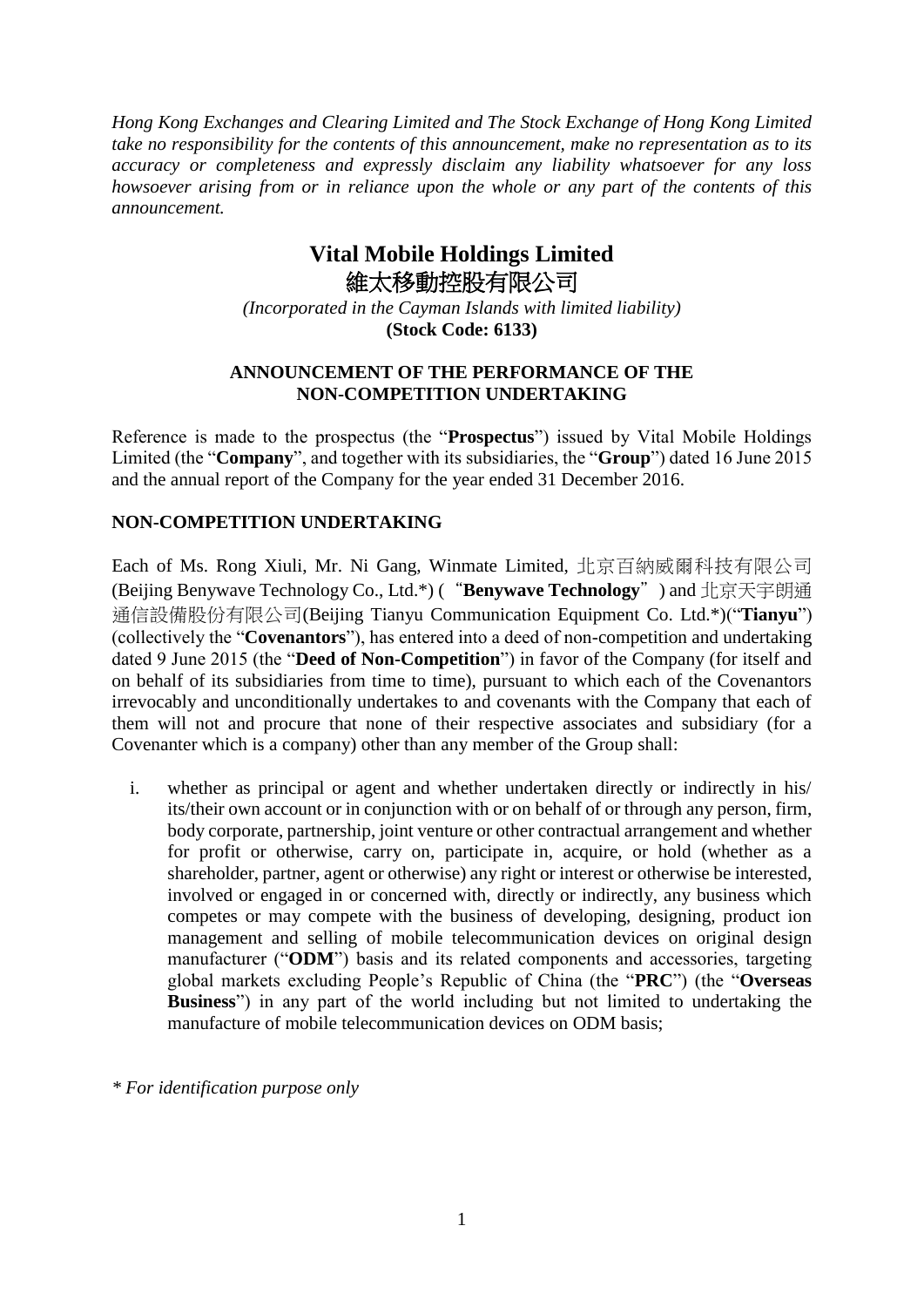- ii. sell or distribute or cause or allow the sale or distribution of the own-branded mobile telecommunication devices of Benywave Technology and Tianyu and their Subsidiaries or any of them (collectively the "**Excluded Group**") to any territory outside the PRC and, in connection therewith, the Covenantors shall procure that in all distribution agreements between any member of Excluded Group and its distributors a clause restricting the sale or distribution of such own-branded mobile telecommunication devices outside PRC shall be incorporated; and
- iii. alone or jointly with or on behalf of any person,
	- a. induce or attempt to induce any director, employee or consultant of the Group to terminate his/her/its employment or consultancy (as appropriate) with the Group, whether or not such act of that person would constitute a breach of that person's contract of employment or consultancy with the Group (as appropriate);
	- b. canvass or solicit or attempt to canvass or solicit any order for business which competes or may compete with the Overseas Business; and
	- c. persuade any person who has dealt with the Group or who is in the process of negotiating with the Group in relation to the Overseas Business to cease to deal with the Group, or reduce the amount of business which that person would normally do with the Group or seek to improve their terms of trade with any member of the Group.

Details of the Deed of Non-Competition are set out in the section headed "Relationship with Controlling Shareholders" of the Prospectus.

The Company confirms that each of the Convenantors have complied with the Deed of Non-Competition for the year ended 31 December 2016. In order to ensure the Covenantors have complied with the Deed of Non-Competition, the following actions have been taken:

- i. the Company has required each of the Covenantors to give written confirmation to the Company on an annual basis as to whether he/she/it has complied with the Deed of Non-Competition for the year ended 31 December 2016;
- ii. each of the Covenantors has provided to the Company such written confirmation (a) in respect of his/her/its compliance with the Deed of Non-Competition for the year ended 31 December 2016; and (b) stating that he/she/it has not been offered or becomes aware of any investment or commercial opportunity directly or indirectly relating to the Overseas Business in any part of the world including but not limited to supply of mobile telecommunications devices on ODM basis in the PRC; and
- iii. the independent non-executive directors of the Company have reviewed the written confirmation made by the Covenantors of compliance by each of the Covenantors with the undertakings in the Deed of Non-Competition and have confirmed that, as far as they can ascertain, the Covenantors have complied with the Deed of Non- Competition.